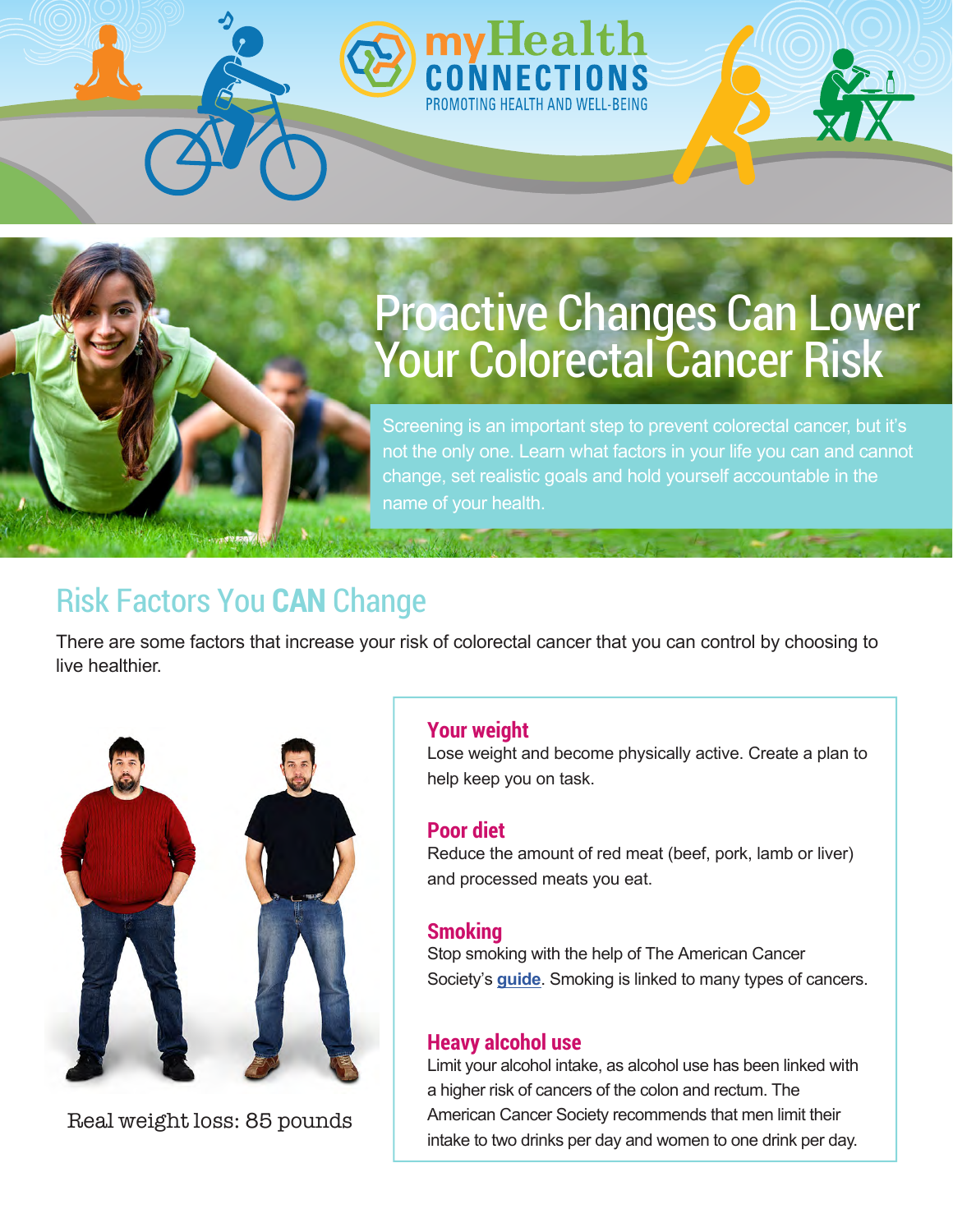### Risk Factors You **CAN'T** Change



#### **Age**

Your risk of colorectal cancer goes up as you age. Younger adults are susceptible, but it's much more common after age 50.

#### **Racial and ethnic background**

African Americans have the highest colorectal cancer incidence and mortality rates in the United States. Jews of Eastern European descent have one of the highest colorectal cancer risks of any ethnic group in the world.

#### **Personal or family history of colorectal polyps, adenomatous polyps, colorectal cancer, or inflammatory bowel disease**

Talk with your doctor about beginning screening at an earlier age.

#### **Inherited syndrome**

About five percent of people who develop colorectal cancer have inherited gene mutations that cause family cancer syndrome. The most common inherited syndromes linked with colorectal cancers are Lynch syndrome and familial adenomatous polyposis (FAP).

#### **Type 2 diabetes**

Both type 2 diabetes and colorectal cancer share some of the same risk factors, like being overweight.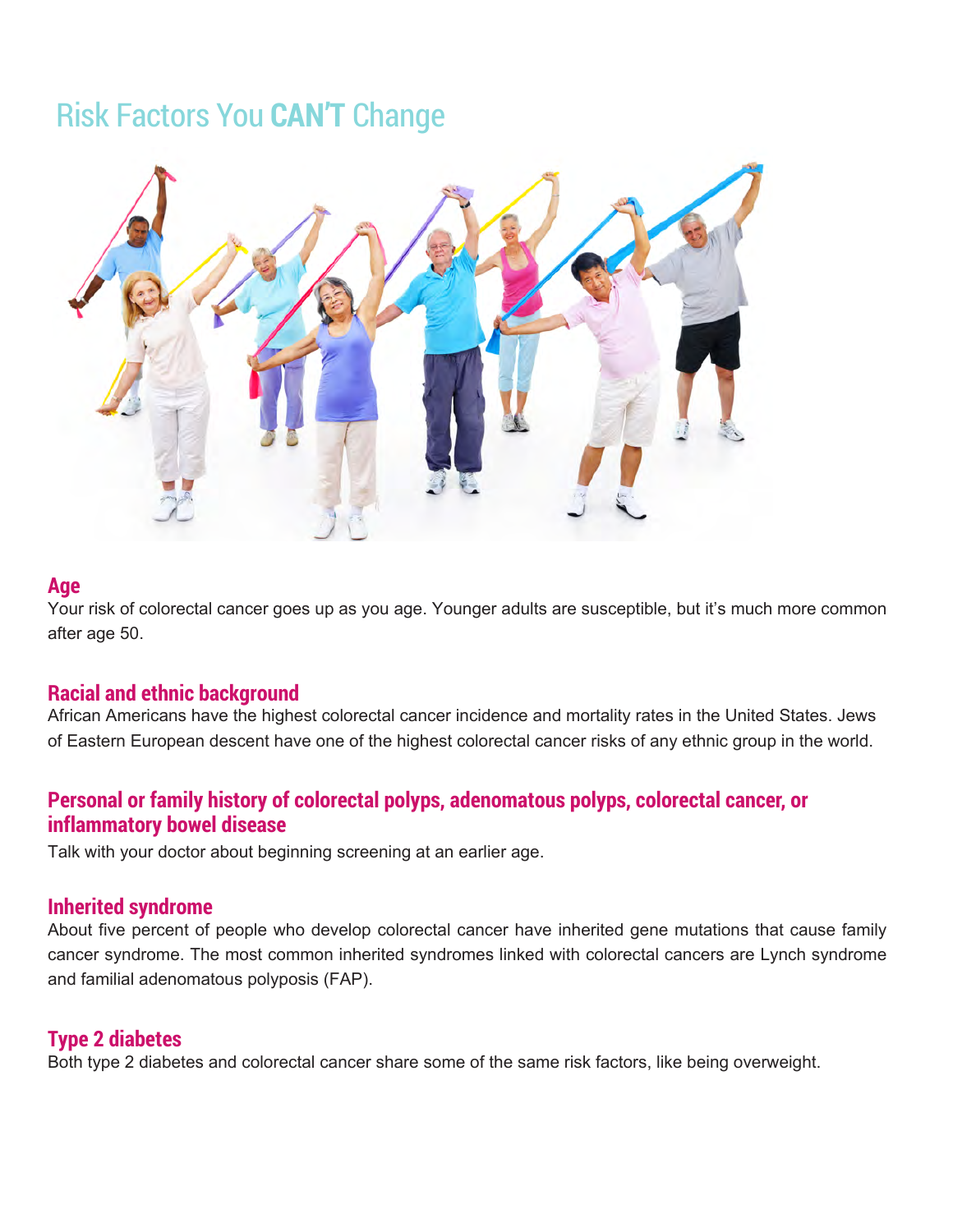## Lower Your Risk for Colorectal Cancer

Living a healthy lifestyle can have a significant effect on your health, including reducing your risk of colon cancer. If you are at risk, be sure to eat healthy and get exercise.



### **Eat Well.**

#### **More veggies & fruits**

- Diets high in vegetables, fruits and other plant foods reduce risk for many diseases, including colorectal cancer. Depending on your age and sex, federal guidelines recommend that adults eat at least 1½ to 2 cups per day of fruit and 2 to 3 cups per day of vegetables.
- Fruits and vegetables are rich in dietary fiber and nutrients and are good sources of substances called phytochemicals, which help protect cells in the body from damage that can lead to cancer.
- Plant foods can also help you maintain a healthy weight, which is a key factor in helping reduce your colorectal cancer risk.

#### **Reduce red meats**

- The American Institute for Cancer Research recommends for cancer prevention that adults eat no more than moderate amounts of red meat, such as beef, pork and lamb, and eat little, if any, processed meat.
- There is strong evidence that consumption of red or processed meat are both causes of colorectal cancer.
- Keep your red meat intake to 12 to 18 ounces per week or less.

#### **Avoid alcohol & smoking**

- Colon cancer has been linked to heavy drinking. The American Cancer Society recommends no more than two drinks a day for men and one drink a day for women.
- Smoking is often associated with lung cancer, but has been linked to many types of cancer. Long-term smokers are more likely than non-smokers to develop and die from colon cancer. The longer a person smokes, the greater the risk.